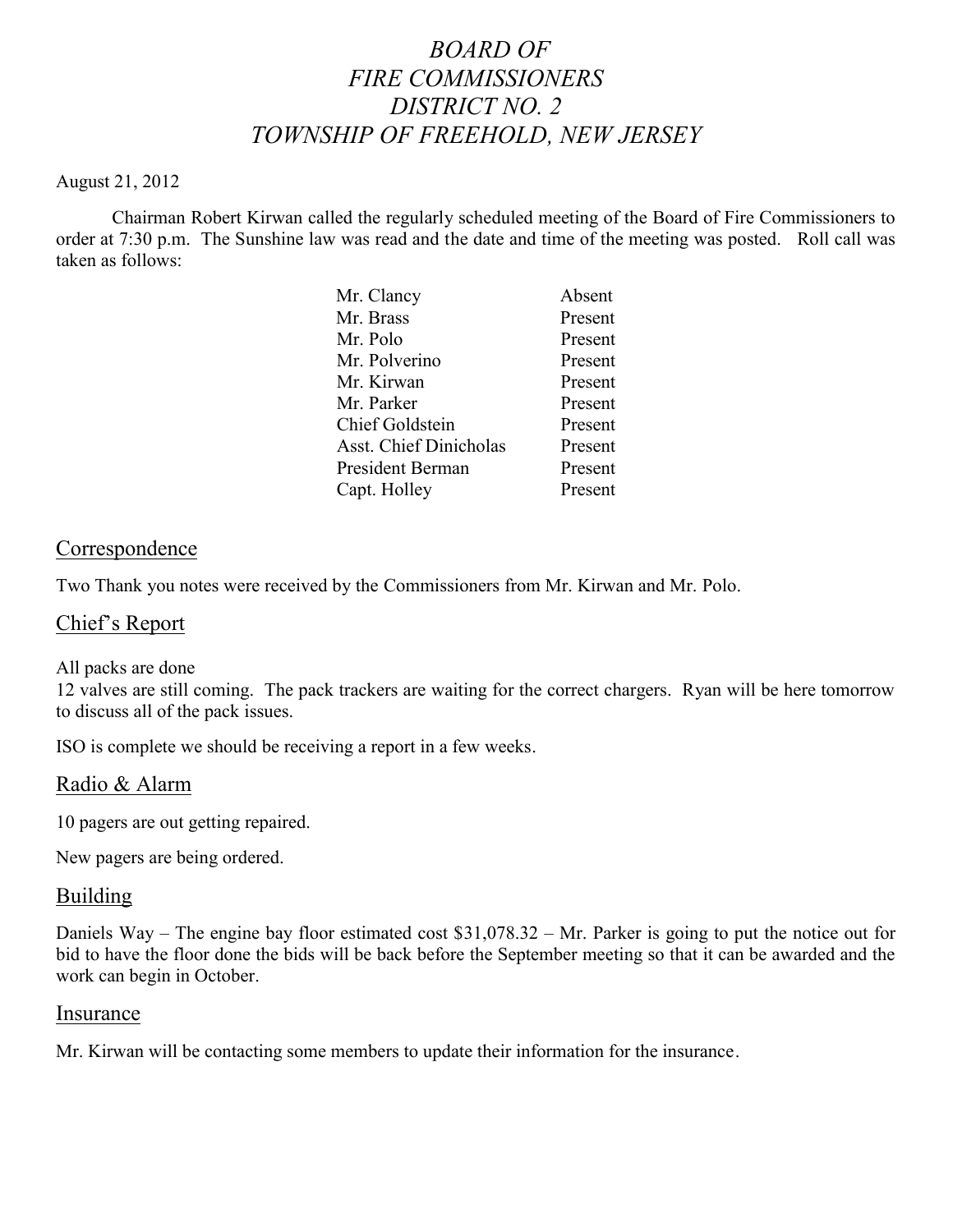## Maintenance

There are some scratches and a ding in the Asst. Chiefs vehicle that it will cost \$577 to have them fixed. 66, 67, 74 - mounts for packs are done.

- 73- exhaust and service done.
- 74, 85 service done.
- 75- service done, muffler is bad, lights need to be fixed
- 76- service done, needs battery's , lights need to be fixed
- 77- service done, rear brakes done.

### New Business

The deeds for both the firehouse and the property across the street are at the fire company's lawyer.

Open house for Fire Prevention Month needs to be scheduled

Abundent Life church is requesting a fire truck for an event that they have.

Pool Fills – The fire company will not be providing this service to anyone (no exceptions).

Investors Bank – would like to do fire safety around Halloween Chief Goldstein will follow up and let the board know what they are looking for.

### Old Business

The trailer auction has gone up twice but still has not been sold. It will go up again on September  $20<sup>th</sup>$ .

The Grant – Scot paks are done but the grant cannot be closed until the end of the year. Mr. Brass will hold onto all of the paperwork until that time.

Overhead door – The door in the back has been repaired.

Physicals – Copies of the standards were given to the commissioners, chief, and president of the fire company. Mr. Brass is getting feedback from some of the members. He would like to have a policy and procedure on what qualifies a B,C, & D and what they can and cannot do. Mr. Brass would like a committee formed to help create these standards and to meet with Access Health.

A Meeting will be added to September to discuss this issue.

The refund from American General has not been received yet.

A junior member Mural Piker is here to ask the board for reimbursement for his firefighter class that was taken over the summer in Middlesex. After listening to his argument the board has decided that they will not reimburse him because the class is offered free of charge in Monmouth County.

## Resolutions

Mr. Parker read a non-discrimination resolution to the board Mr. Kirwan made a motion and Mr. Polverino  $2<sup>nd</sup>$  it role was called and it was accepted. There was also one for a Drug and Alcohol Policy Mr. Brass made the motion Mr. Polverino 2<sup>nd</sup> role was called and it was accepted. Mr. Parker will bring the final copies to the next meeting to be signed.

There was also a motion for the floor at Daniels Way to be replaced because 4 members have already fallen there is not enough grit on the floor which makes it slippery the total cost would be \$32,000 which would come from emergency surplus Mr. Kirwan made a motion and Mr. Brass 2<sup>nd</sup> it Mr. Parker will send it out for bid and have the results back for the next meeting.

## Treasurer's Report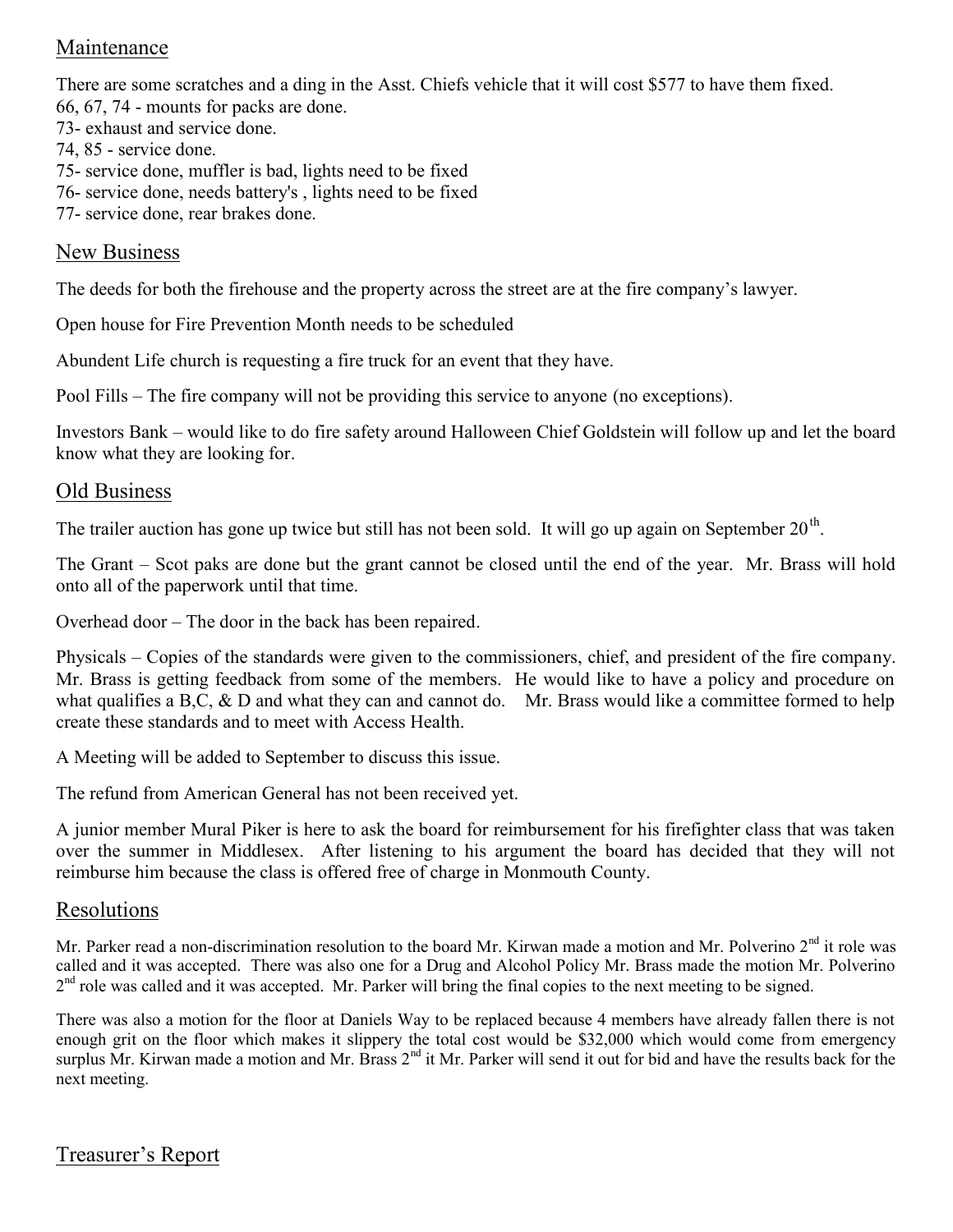| Freehold Savings Bank |                |
|-----------------------|----------------|
| Checking              | 798.06         |
| CD                    | 1,126,124.54   |
| Money Market          | 646,923.74     |
| Total assets:         | \$1,773,846.34 |

# August Bills

| 8423               | Norkus Enterprises             | 230.75      |
|--------------------|--------------------------------|-------------|
| 8424               | NJ Natural Gas                 | 140.40      |
| 8425               | JCP & L                        | 468.82      |
| 8426               | Verizon Wireless               | 917.85      |
| 8427               | Verizon                        | 444.09      |
| 8428               | Cablevision                    | 224.70      |
| 8429               | NJ Fire & Equip.               | 2,029.02    |
| 8430               | NJ Door Works                  | 4,468.00    |
| 8431               | Dave Goldstein                 | 334.23      |
| 8432               | Mid Atlantic Fire & Air        | 6,840.15    |
| 8433               | Fire & Safety                  | 465.73      |
| 8434               | <b>US Ground Maint.</b>        | 1,314.66    |
| 8435               | <b>A-TOP Construction</b>      | 8,370.00    |
| 8436               | Tumar Ind.                     | 125.66      |
| 8437               | <b>Access Health</b>           | 450.00      |
| 8438               | Baco's Pizza                   | 187.49      |
| 8439               | Especially for You florist     | 167.98      |
| 8440               | Mon. Cty Fleet                 | 1,601.99    |
| 8441               | Sam's Club                     | 140.00      |
| 8442               | Sorrento's Subs                | 213.25      |
| 8443               | <b>Dunkin Donuts</b>           | 29.98       |
| 8444               | E. Freehold Fire Co.           | 670.62      |
| 8445               | Corbin Elect.                  | 185.00      |
| 8446               | Romeo's Pizza & More           | 370.00      |
| 8447               | Evan Berman                    | 130.00      |
| 8448               | Buchanan, Ingersol & Rooney    | 128.68      |
| 8449               | Noble Ind. Supply              | 227.88      |
| 8450               | ESI Equip.                     | 2,336.80    |
| 8451               | Roux Associates                | 622.27      |
| 8452               | Norkus Enterprises             | 341.32      |
| 8453               | Lisa-Marie Clark               | 195.00      |
| 8454               | Kempton Flag                   | 138.00      |
| 8455               | Sonneblick Parker & Selvers PC | 800.00      |
| <b>Total Bills</b> |                                | \$35,310.32 |